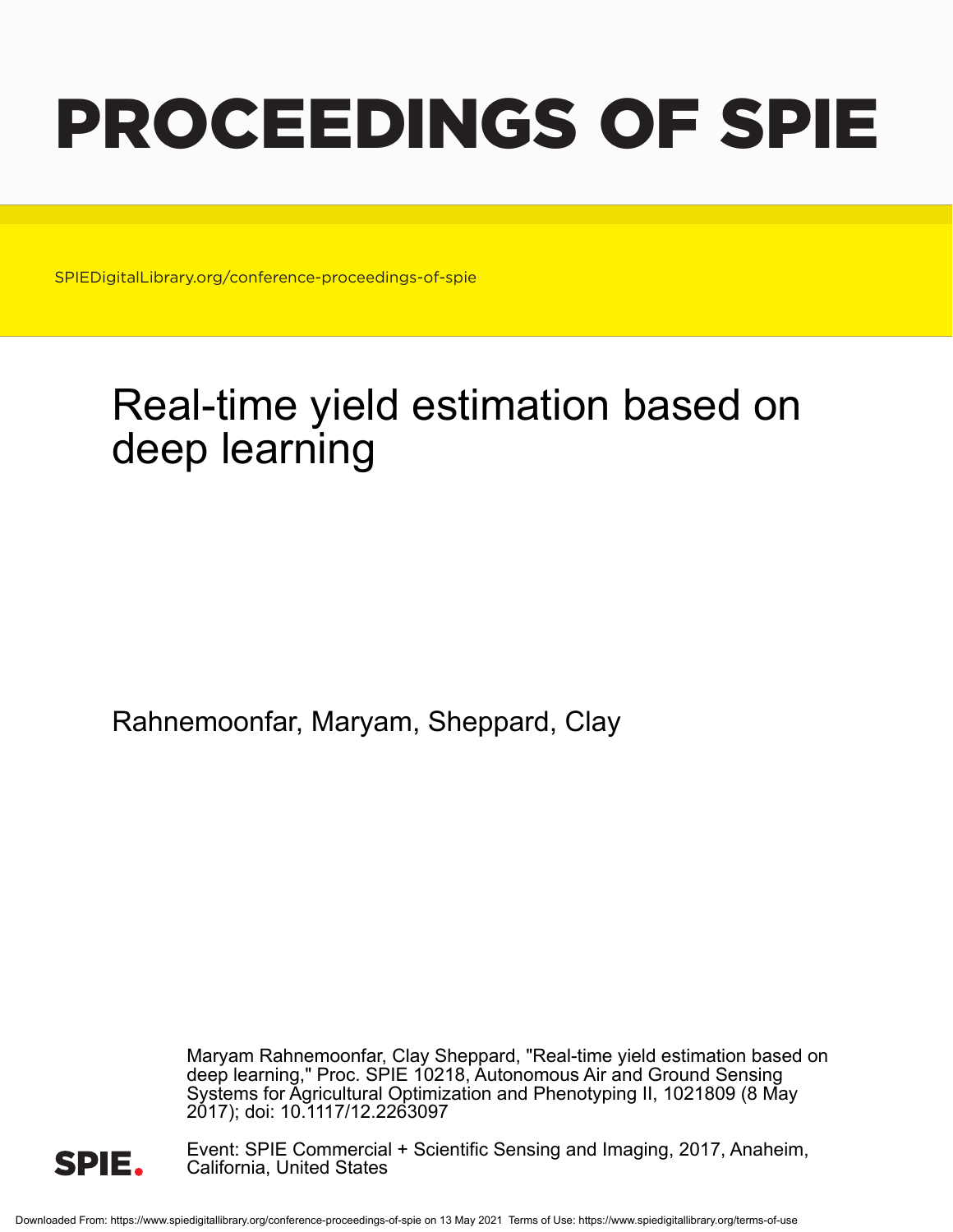### **Real-time Yield Estimation based on Deep Learning**

Maryam Rahnemoonfar\*, Clay Sheppard

Department of Computer Science, Texas A&M University-Corpus Christi, TX 78412

#### **ABSTRACT**

Crop yield estimation is an important task in product management and marketing. Accurate yield prediction helps farmers to make better decision on cultivation practices, plant disease prevention, and the size of harvest labor force. The current practice of yield estimation based on the manual counting of fruits is very time consuming and expensive process and it is not practical for big fields. Robotic systems including Unmanned Aerial Vehicles (UAV) and Unmanned Ground Vehicles (UGV), provide an efficient, cost-effective, flexible, and scalable solution for product management and yield prediction. Recently huge data has been gathered from agricultural field, however efficient analysis of those data is still a challenging task. Computer vision approaches currently face diffident challenges in automatic counting of fruits or flowers including occlusion caused by leaves, branches or other fruits, variance in natural illumination, and scale. In this paper a novel deep convolutional network algorithm was developed to facilitate the accurate yield prediction and automatic counting of fruits and vegetables on the images. Our method is robust to occlusion, shadow, uneven illumination and scale. Experimental results in comparison to the state-of-the art show the effectiveness of our algorithm.

**Keywords:** Deep learning, simulated learning, fruit counting, yield estimation

#### **1. INTRODUCTION**

Accurate yield prediction helps farmers to improve their crop quality. Moreover, it helps reducing the operation cost by making better decisions on intensity of crop harvesting and labor required. Generally, crop yield estimation is performed using past data, and workers manually count the fruit in chosen sampling locations in the field. This process is expensive both in terms of time and labor requirement and sometimes the chosen samples may not represent the population well [1]. Robots equipped with computer vision systems present an alternative solution. They don't need to be paid and can count fruit in hundreds of images per second. Computer vision based crop yield estimation methods can be divided roughly into two categories: 1) region or area based methods and 2) counting based methods. In the literature, there is ample amount of work dealing with region based methods [1-7]. Wang et al. [1] developed a stereo camera automatic crop yield estimation system for apple orchards. They captured images in the night time to reduce the effect of unpredictable natural illumination in the day time. Li et al. [2] developed an in-field cotton detection system based on region based semantic image segmentation. Lu et al. [3] developed region based color modeling for joint crop and maize tassel segmentation. In the literature very scarce attention has been paid on counting based yield estimation methods [8, 9]. Linker et al, [8] used color images to estimate the number of apples acquired in orchards under natural illumination. They could detect apples with more than 85% accuracy. The drawbacks are direct illumination and color saturation due to which a large number of false positives were observed. Park [9] developed a method to segment apple fruit from video using background modeling. There are various challenges faced by computer vision algorithms for counting fruits for yield estimation namely, illumination variance while capturing the image, occlusion by foliage and branches of the tree or crop, varied degree of overlap amongst fruits to be counted, counting the tomatoes which are under shadows, difference in scale while capturing the image. Due to the aforementioned challenges, it is very difficult to count the tomatoes or other fruits and perform yield estimation. The counting problem arises in several real world applications such as cell counting in microscopic images, forest flora and fauna counting in an aerial image, crowd monitoring in surveillance systems. Method proposed by Kim et. al [10] detects and tracks moving people with the help of a fixed single camera. Later, Lempitsky et. al [11] proposed a new supervised learning framework for visual object counting tasks that optimizes the loss based on the MESA-distance during the learning. Recently, Giuffrida et. al [12] proposed a learning-based approach for counting leaves in rosette (model) plants. They used a supervised regression model to relate image-based descriptors which are learned in an unsupervised fashion to leaf counts. Features extracted from Deep Convolutional Neural Networks [11] have been applied to numerous image understanding tasks such as object identification [5, 13-18] and semantic segmentation [19]. These features can also be regress to count. This method

> Autonomous Air and Ground Sensing Systems for Agricultural Optimization and Phenotyping II, edited by J. Alex Thomasson, Mac McKee, Robert J. Moorhead, Proc. of SPIE Vol. 10218, 1021809 · © 2017 SPIE · CCC code: 0277-786X/17/\$18 · doi: 10.1117/12.2263097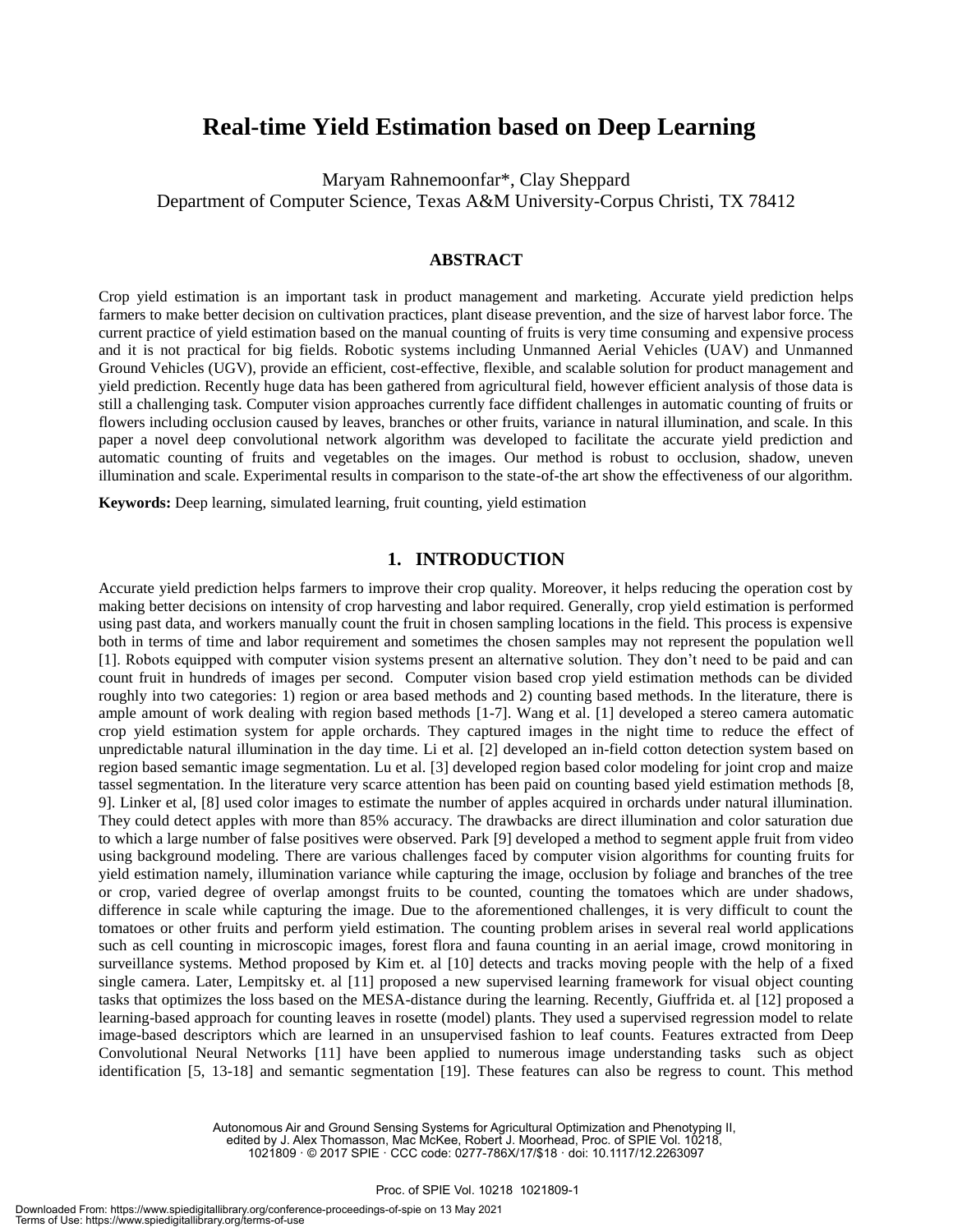estimates the count of tomatoes explicitly from the glance of the entire image. In this way it reduces the overhead of object detection and localization. The main advantage of this work is that thousands of real tomato images are not necessary for training. The network was trained using synthetic images and tested on real images and it works efficiently with 91% accuracy. The proposed methodology works efficiently even if there is illumination variance in the images and it can also count the tomatoes which are under shadows or occluded by foliage or overlap between tomatoes.

The following are the contributions of this work:

- A novel deep learning architecture for counting tomatoes was developed
- The algorithm works in real time
- The algorithm is scale invariant
- It can count accurately even if there is occlusion by foliage, branches or other tomatoes
- It can handle illumination variation and the effect of shadow

The rest of the paper is organized as follows. Proposed methodology is explained in section 2. Dataset description, evaluation measurements of the data used in the experiments, along with the experimental results are presented in section 3. Finally, the discussions and conclusions are drawn in section 4.

#### **2. METHODOLOGY**

#### **2.1 Synthetic Image generation**

Deep learning requires large datasets that are time consuming to collect and annotate. Due to this, we chose to instead use synthetic images. The synthetic images were generated as follows. A blank image is created followed by filling the entire image with green and brown color circles to simulate the background and the tomato plant, which are later blurred by Gaussian filter. To create the variable size tomatoes in the image, several circles of random size are drawn in random positions on the image. 24,000 images were generated for the training set, and 2,400 for the test set. Figure 1 shows some representative synthetic images that were generated to train the network.



Figure 1. Representative samples of synthetic images

Synthetic tomato images were generated with some degree of overlap along with variation in size, scale and illumination in order to incorporate the possible complexities in real tomato images.

#### **2.2 Description of the network architecture**

The neural network design for this research is shown in Figure 2. The first layer of the network is 7X7 convolution layer followed by 3X3 max pooling layer with stride 2. This convolutional layer maps the 3 bands (RGB) in the input image to 64 feature maps using a 7X7 kernel function. Max pooling reduces the dimensions of the image by taking the maximum value in a window that is passed over the image. A stride of 2 means the window is moved 2 pixels at a time. This condenses information in the network. Reducing the dimensions of the image reduces computation time and allows the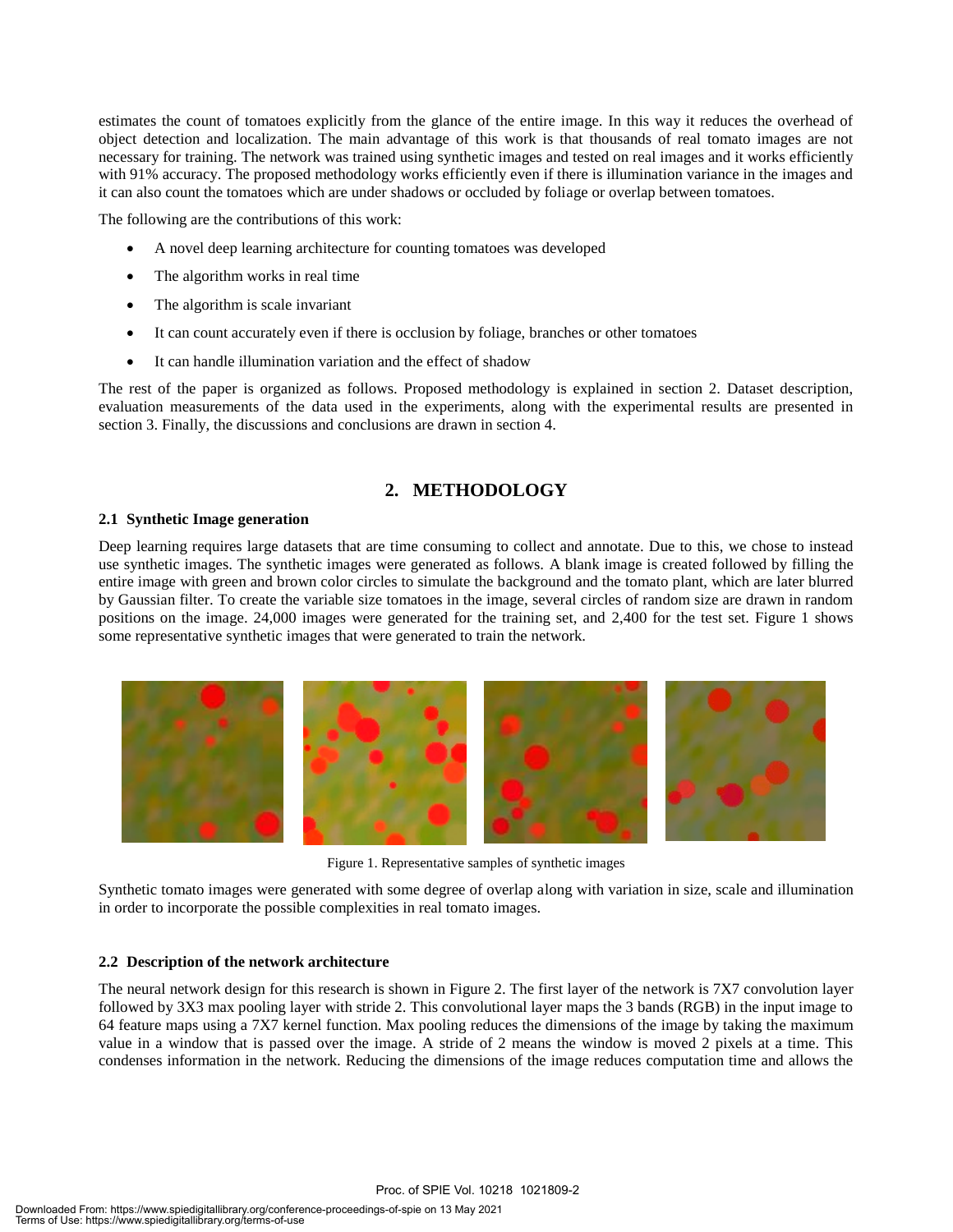model to fit into GPU memory [20]. Similarly, in order to reduce the dimensionality of the feature maps a 1X1 convolution layer is used before another convolution layer of kernel size 5X5.



Figure 2.our proposed network for counting fruits

The size of the tomatoes in the images varies, so an architecture that can capture features at multiple scales is required. For this purpose, we modified the Inception-ResNet-A [18] layer. Two modified Inception-ResNet-A layers follow the normal convolutional layers. Inception-ResNet combines the ideas of Inception, which captures features at multiple sizes by concatenating the results of convolutional layers with different kernel sizes, and residual networks [15] which use skip connections to create a simple path for information to flow throughout a neural network. This architecture was used because of its high performance on several competitive image recognition challenges [18]. Residual networks converge faster because residual connections speed up training in deep networks [15]. The modified Inception-ResNet-A module consists of three parallel layers concatenated into one. The result of this concatenation is then added to the activations of the previous layer and passed through the Rectified Linear function. After the modified Inception-ResNet-A layers, a modified Inception reduction module is used to simultaneously reduce image size and expand the number of filters. Although deep neural nets with a large number of parameters are very powerful machine learning systems, overfitting is a serious problem in such networks. Large networks are also slow to use, making it difficult to deal with overfitting by combining the predictions of many different large neural nets at test time. Dropout is a technique for addressing this problem. The key idea is to randomly drop units (along with their connections) from the neural network during training [21]. 65% of connections were randomly kept while training the network. Finally, the last fully connected layer after the dropout layer gives the prediction for the number of tomatoes in the input image. Batch normalization was performed after every convolution to remove internal covariate shift [22]. The network was trained for 3 epochs on 24,000 synthetic images. To minimize the error an Adam optimizer is used [23] due to it requiring little tuning of hyperparameters. The learning rate for the Adam optimizer was set at a constant 1e-3. Mean squared error was used as the cost function. The network was evaluated using the exponential moving averages of weights. Weights were initialized using a Xavier initializer [24]. Xavier initialization keeps the scale of the gradients approximately the same throughout the network.

#### **3. EXPERIMENTAL RESULTS**

The network was implemented using TensorFlow [25] running on an NVidia 980Ti GPU. For training, 24,000 images were used. For testing, a different set of 2400 synthetic images and 100 randomly selected real tomato images were used. Validation on 2400 synthetic images gives a mean squared error for the count of about 1.16. Figure 3 shows the mean square error for training where abscissa represents number of steps and ordinate represents mean square error. The network was trained with three different dropout values (50, 65, and 80) to find the least value for mean square error and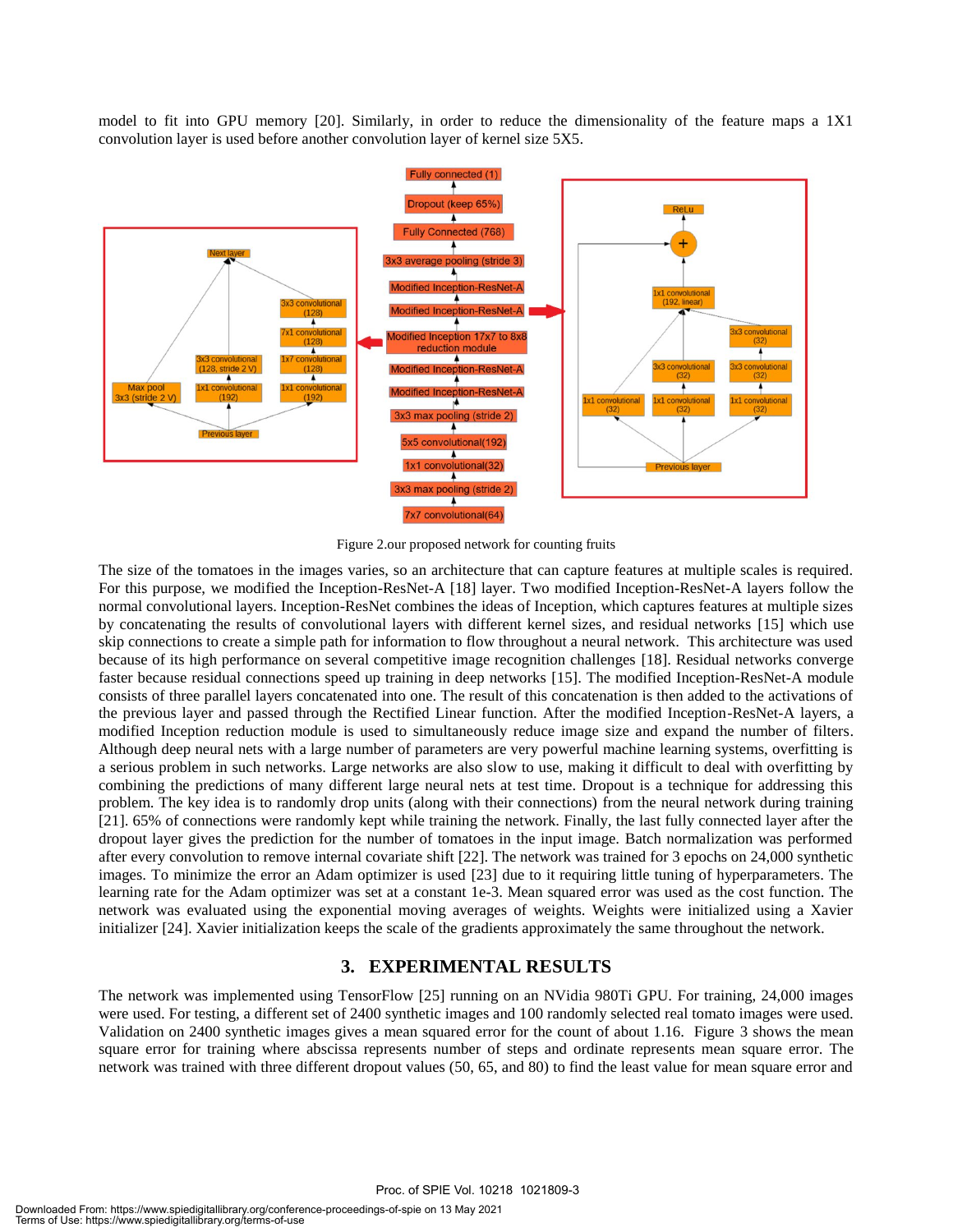65% was chosen as the dropout keep probability for the network. Figure 3 shows the mean square error for dropout value 65. Looking at the graph in Figure 3, it is clear that the network converges quickly; that is why the network was trained for only three epochs.



Figure 3. Mean square error for training at dropout value 65

#### **3.1 Experimental results with real data**

Despite not having real images for training, the network performs well for real images. The algorithm was tested over 100 randomly chosen images. Table 1 shows eight representative images for display along with their predicted and actual count. In Table 1 column R contains real images, column P contains predicted count and column GT contains actual count (ground truth). The network was trained to count only ripe and half-ripe tomatoes. Unripe (green) tomatoes were not considered. The algorithm can handle variation in illumination. As can be seen in Table 1, the randomly chosen

where not considered. The algorithm can handle variation in immunization. As can be seen in Table 1, the images are at different illumination condition. The accuracy was calculated as follows:\n
$$
percentage\ accuracy = \left[1 - \frac{\left[predicted\ count - actual\ count\right]}{\left|actual\ count\right|}\right] \times 100
$$

The average accuracy for a hundred images is found to be 91%

The performance of the proposed method was compared with the conventional area based or region based method. The area method is based on calculating the total pixel coverage of the tomatoes. Later the total pixel coverage is divided by the average pixel coverage of one tomato to get the count. There are several area based methods available in the literature, the only difference is how the area is calculated. These methods are highly affected by the occlusion and scale of the image. The average accuracy over one hundred images is 66.16%. Table 2 shows the average time required to count the tomatoes in one test image using the proposed method, area based method and the time required by a human.

Proc. of SPIE Vol. 10218 1021809-4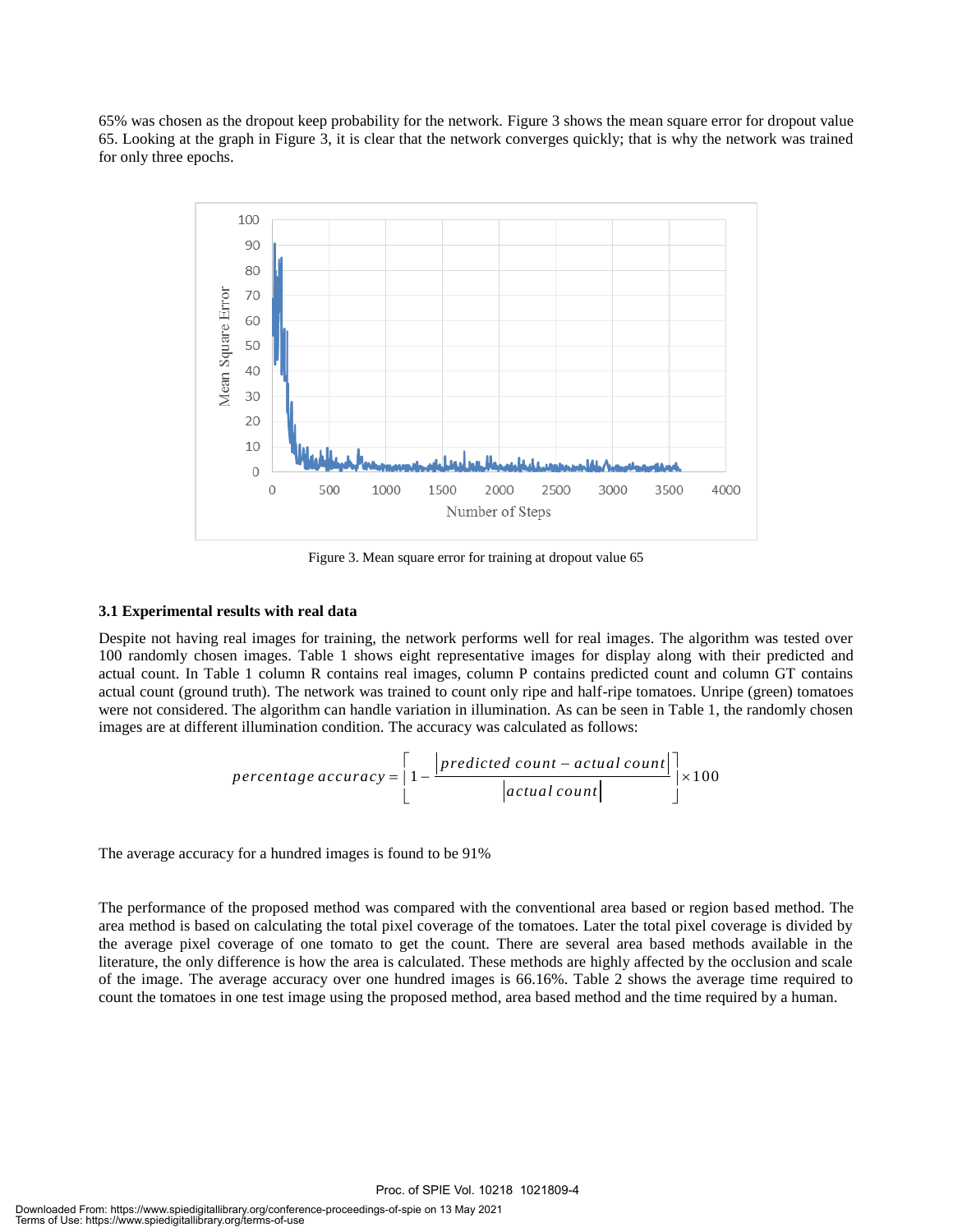

Table 1 Real tomato images with predicted and actual count

Table 2. Average time required to count the tomatoes

| <b>Method</b>     | Average Time required for one<br>test image (seconds) |
|-------------------|-------------------------------------------------------|
| Proposed method   | 0.006                                                 |
| Area based method | 0.05                                                  |
| Manual counting   | 6.5                                                   |

With the help of Table 2, it is clear that the proposed method is faster than that of the area based and manual counting method. Table 3 shows the average accuracy and standard error over one hundred images using the proposed method and area based counting.

| Table 3 the average accuracy and standard error over one hundred images |  |  |  |  |  |
|-------------------------------------------------------------------------|--|--|--|--|--|
|-------------------------------------------------------------------------|--|--|--|--|--|

| Method              | Average accuracy $(\% )$ | <b>Standard Error</b> |
|---------------------|--------------------------|-----------------------|
| Proposed method     | 91.03                    |                       |
| Area based counting | 66.16                    |                       |

With the help of Table 3, it can be inferred that the proposed method is significantly better than the area based method. The standard error of the area based method is very large as compared to the proposed method. The reason is the area based method is not scale invariant. Moreover, the main problem with area based methods is, whenever there is occlusion by other tomatoes, foliage or branches, the total pixel coverage of the tomatoes will be less than the actual coverage and will lead to a false count of the tomatoes. Our method [26] also shows a great improvement in comparison to shallow network.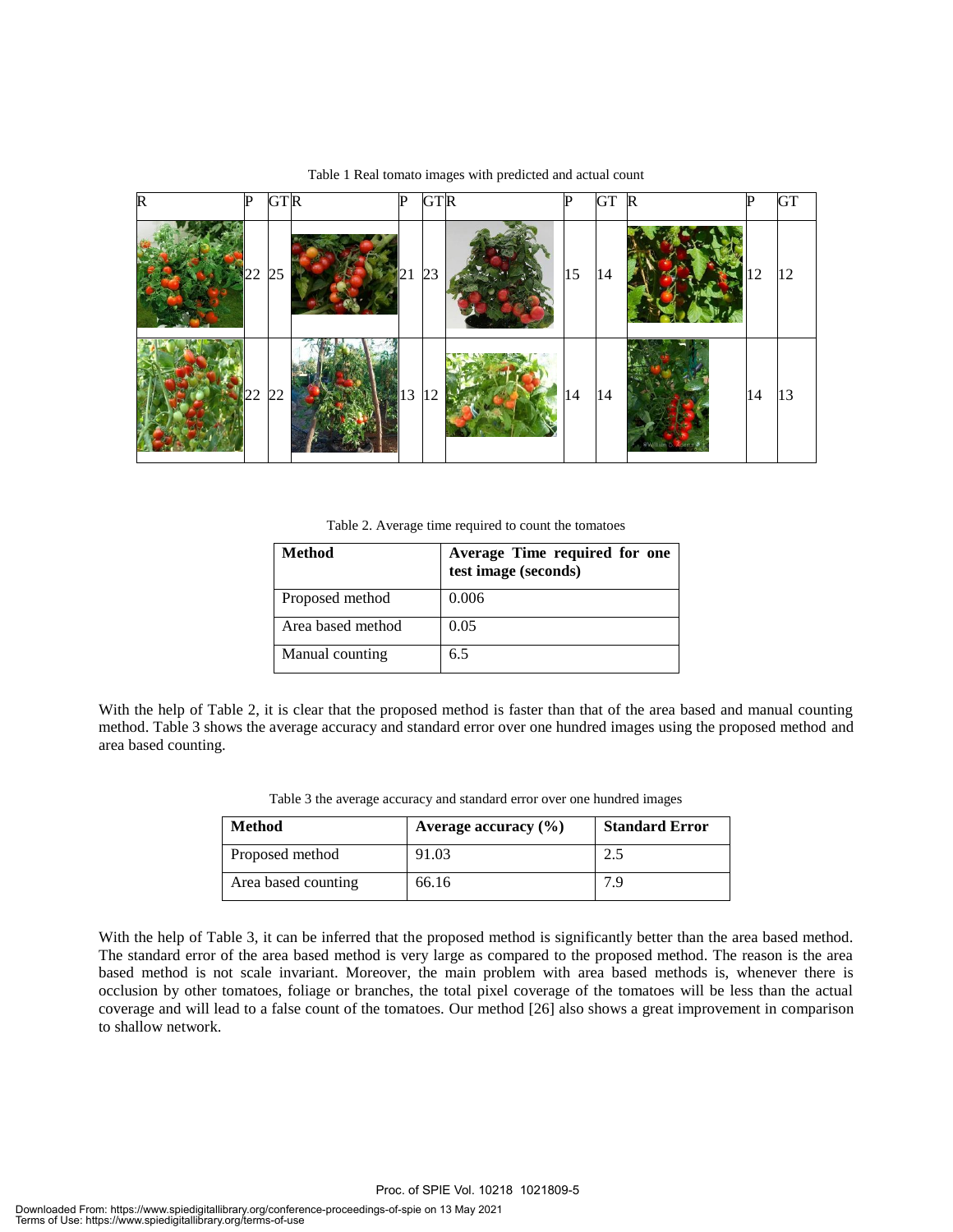#### **4. CONCLUSION**

We proposed a convolutional neural network based system for counting tomatoes. We based our architecture on Inception-ResNet to achieve high accuracy and to lower the computation cost. It is very difficult to get a sufficient number of real images to be used as training data for deep learning, so we generated synthetic tomato images for our experiment. We observed 91% accuracy for one hundred randomly chosen real images. Our algorithm is robust under poor conditions. It can count accurately even if tomatoes are under shadow, occluded by foliage, branches or if there is some degree of overlap amongst tomatoes. Although our algorithm was trained to count tomatoes, it can be applied to other fruits. In the future, we wish to perform localization along with the counting. Furthermore, unmanned aerial vehicle (UAV) and unmanned ground vehicle (UGV) can be utilized to monitor large-scale fields. Then we can use the obtained ground-based data for some agricultural applications, such as yield estimation and planting density.

#### **REFERENCES**

- [1] Q. Wang, S. Nuske, M. Bergerman, and S. Singh, "Automated crop yield estimation for apple orchards," in *Experimental Robotics*, 2013, pp. 745-758.
- [2] Y. Li, Z. Cao, H. Lu, Y. Xiao, Y. Zhu, and A. B. Cremers, "In-field cotton detection via region-based semantic image segmentation," *Computers and Electronics in Agriculture,* vol. 127, pp. 475-486, 2016.
- [3] H. Lu, Z. Cao, Y. Xiao, Y. Li, and Y. Zhu, "Region-based colour modelling for joint crop and maize tassel segmentation," *Biosystems Engineering,* vol. 147, pp. 139-150, 2016.
- [4] G. Schillaci, A. Pennisi, F. Franco, and D. Longo, "Detecting tomato crops in greenhouses using a vision based method," in *Proceedings of International Conference Ragusa SHWA2010, Ragusa Ibla, Italy*, 2012, p. 252258.
- [5] L. Wang, S. Liu, W. Lu, B. Gu, R. Zhu, and H. Zhu, "Laser detection method for cotton orientation in robotic cotton picking," *Transactions of the Chinese Society of Agricultural Engineering,* vol. 30, pp. 42-48, 2014.
- [6] M. Teixidó Cairol, D. Font Calafell, T. Pallejà Cabrè, M. Tresánchez Ribes, M. Nogués Aymamí, and J. Palacín Roca, "Definition of linear color models in the RGB vector color space to detect red peaches in orchard images taken under natural illumination," *Sensors, 2012, vol. 12, núm. 6, p. 7701-7718,* 2012.
- [7] W. Jie-ding, F. Shu-min, W. Mu-lan, and Y. Jian-ning, "Research on the Segmentation Strategy of the Cotton Images on the Natural Condition Based upon the HSV Color-Space Model [J]," *Cotton Science,* vol. 1, p. 010, 2008.
- [8] R. Linker, O. Cohen, and A. Naor, "Determination of the number of green apples in RGB images recorded in orchards," *Computers and Electronics in Agriculture,* vol. 81, pp. 45-57, 2012.
- [9] A. L. Tabb, D. L. Peterson, and J. Park, "Segmentation of apple fruit from video via background modeling," in *2006 ASAE Annual Meeting*, 2006, p. 1.
- [10] J.-W. Kim, K.-S. Choi, B.-D. Choi, and S.-J. Ko, "Real-time vision-based people counting system for the security door," in *International Technical Conference on Circuits/Systems Computers and Communications*, 2002, pp. 1416-1419.
- [11] V. Lempitsky and A. Zisserman, "Learning to count objects in images," in *Advances in Neural Information Processing Systems*, 2010, pp. 1324-1332.
- [12] M. V. Giuffrida, M. Minervini, and S. A. Tsaftaris, "Learning to count leaves in rosette plants," 2016.
- [13] J. Han, D. Zhang, X. Hu, L. Guo, J. Ren, and F. Wu, "Background prior-based salient object detection via deep reconstruction residual," *IEEE Transactions on Circuits and Systems for Video Technology,* vol. 25, pp. 1309- 1321, 2015.
- [14] V. Nair and G. E. Hinton, "3D object recognition with deep belief nets," in *Advances in Neural Information Processing Systems*, 2009, pp. 1339-1347.
- [15] K. He, X. Zhang, S. Ren, and J. Sun, "Deep residual learning for image recognition," *arXiv preprint arXiv:1512.03385,* 2015.
- [16] Y. Zhu, R. Urtasun, R. Salakhutdinov, and S. Fidler, "segdeepm: Exploiting segmentation and context in deep neural networks for object detection," in *Proceedings of the IEEE Conference on Computer Vision and Pattern Recognition*, 2015, pp. 4703-4711.
- [17] S. Ren, K. He, R. Girshick, and J. Sun, "Faster R-CNN: Towards real-time object detection with region proposal networks," in *Advances in neural information processing systems*, 2015, pp. 91-99.